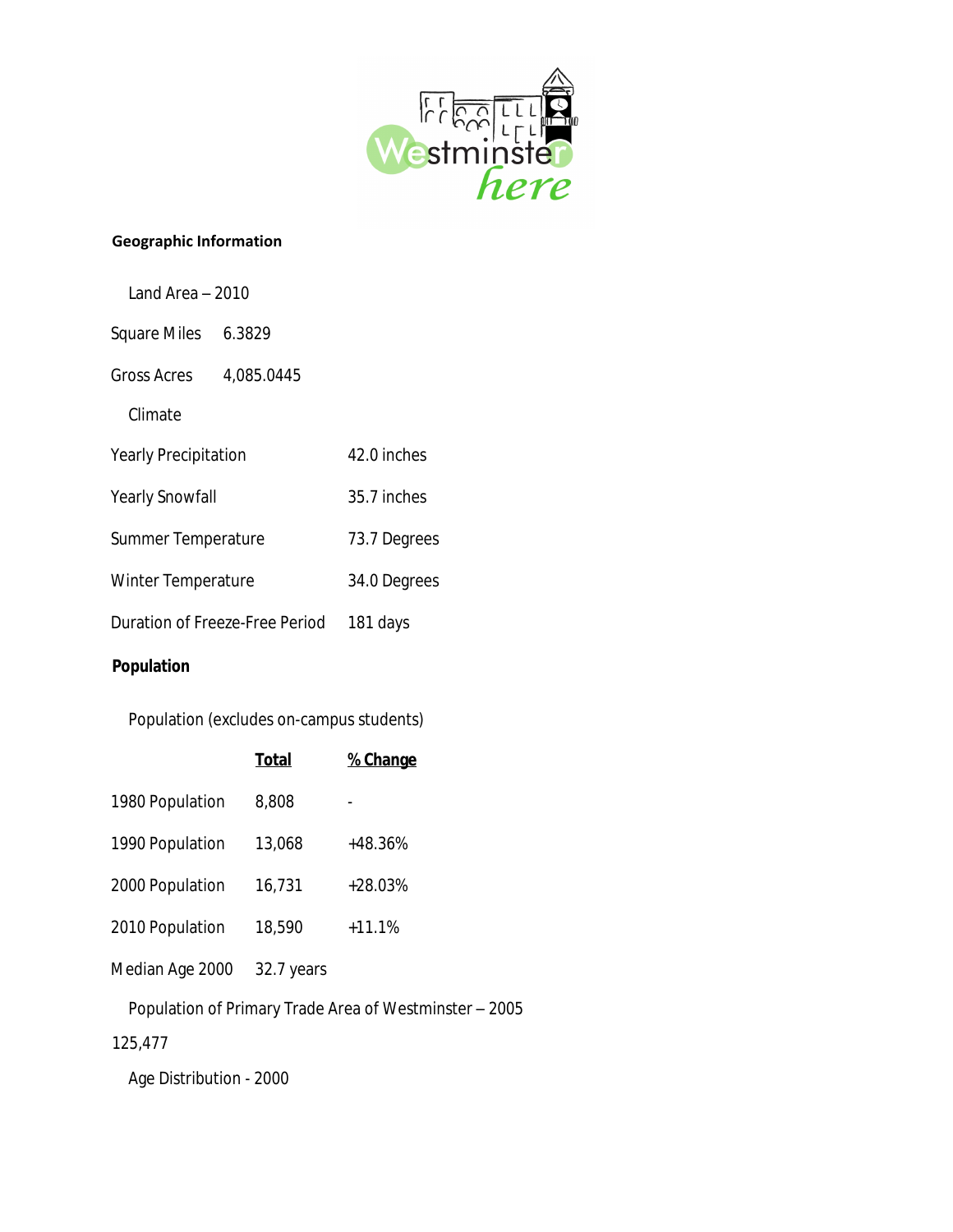

|                           | Total | % Population |
|---------------------------|-------|--------------|
| Under 5 years of age      | 1,127 | 6.7%         |
| 5-19 years of age         |       | 3.745 22.4%  |
| 20-44 years of age        | 6,842 | 40.9%        |
| 45-64 years of age        | 2,814 | 16.8%        |
| 65+ years of age          | 2,203 | 13.2%        |
| Racial Composition - 2010 |       |              |

|                                            |          | <b>Total</b> | % Population |
|--------------------------------------------|----------|--------------|--------------|
| White                                      |          | 15,990       | 86.01%       |
| <b>Black or African-American</b>           |          | 1303         | 7.01%        |
| American Indian & Alaska Native            |          | 65           | .35%         |
| Asian                                      |          | 415          | 2.23%        |
| Native Hawaiian and Other Pacific Islander |          | 5            | .04%         |
| Some other race                            |          | 352          | 1.89%        |
| Two or more races                          |          | 460          | 2.47%        |
| Income - 1999                              |          |              |              |
| Median Household Income                    | \$40,477 |              |              |
| Median Family Income                       | \$50,879 |              |              |
| Per Capita Income                          | \$20,320 |              |              |
|                                            |          |              |              |

## **Education / Occupation**

Educational Attainment of Population - 25 years and over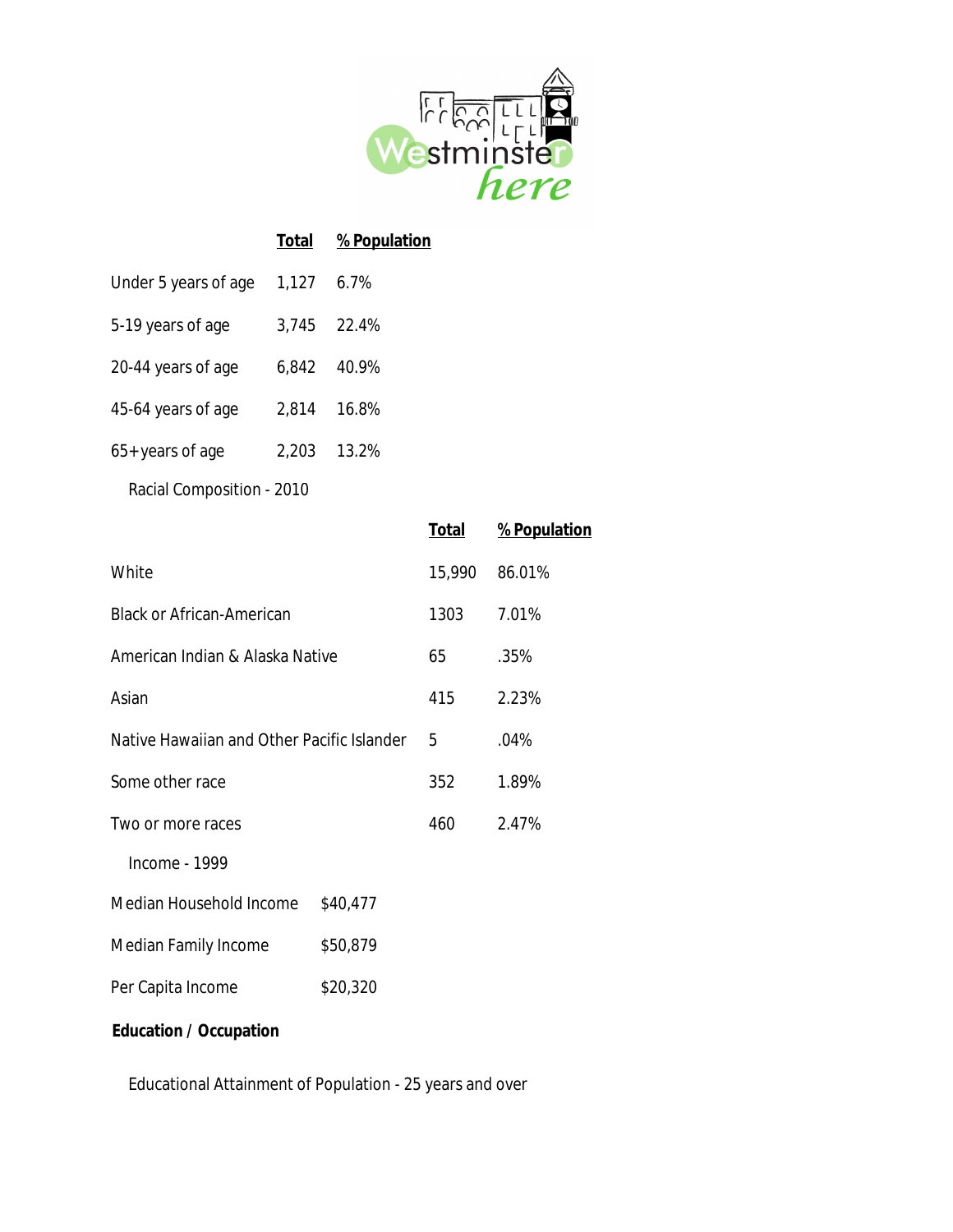

| Percent that are high school graduates or higher           |       | 82.1% |       |
|------------------------------------------------------------|-------|-------|-------|
| Percent that have a bachelor's degree or higher            |       | 24.4% |       |
| Percent that have a 9th to 12th grade education            |       | 11.1% |       |
| Percent with Less than a 9th grade education<br>6.8%       |       |       |       |
| College Students - McDaniel College - Fall 2008            |       |       |       |
| Undergraduate Enrollment                                   | 1,772 |       |       |
| <b>Graduate Enrollment</b>                                 | 2,124 |       |       |
| <b>Students Living on Campus</b>                           | 1,316 |       |       |
| Occupations of Residents - 2000                            |       |       |       |
| Management, professional, and related occupations          |       |       | 35.3% |
| Sales and office occupations                               |       |       | 29.9% |
| Service occupations                                        |       |       | 14.0% |
| Production, transportation and material moving occupations |       |       | 11.1% |
| Construction, extraction and maintenance occupations       |       |       | 9.4%  |
| Farming, fishing and forestry occupations                  |       |       | 0.4%  |
|                                                            |       |       |       |

# **Housing**

Housing Type - 2000

|                                    | <b>Total</b> | %           |
|------------------------------------|--------------|-------------|
| Single Family Detached 1,994 29.7% |              |             |
| Single Family Attached             |              | 1,889 28.2% |
| Multi-Family Unit                  |              | 2,811 42.0% |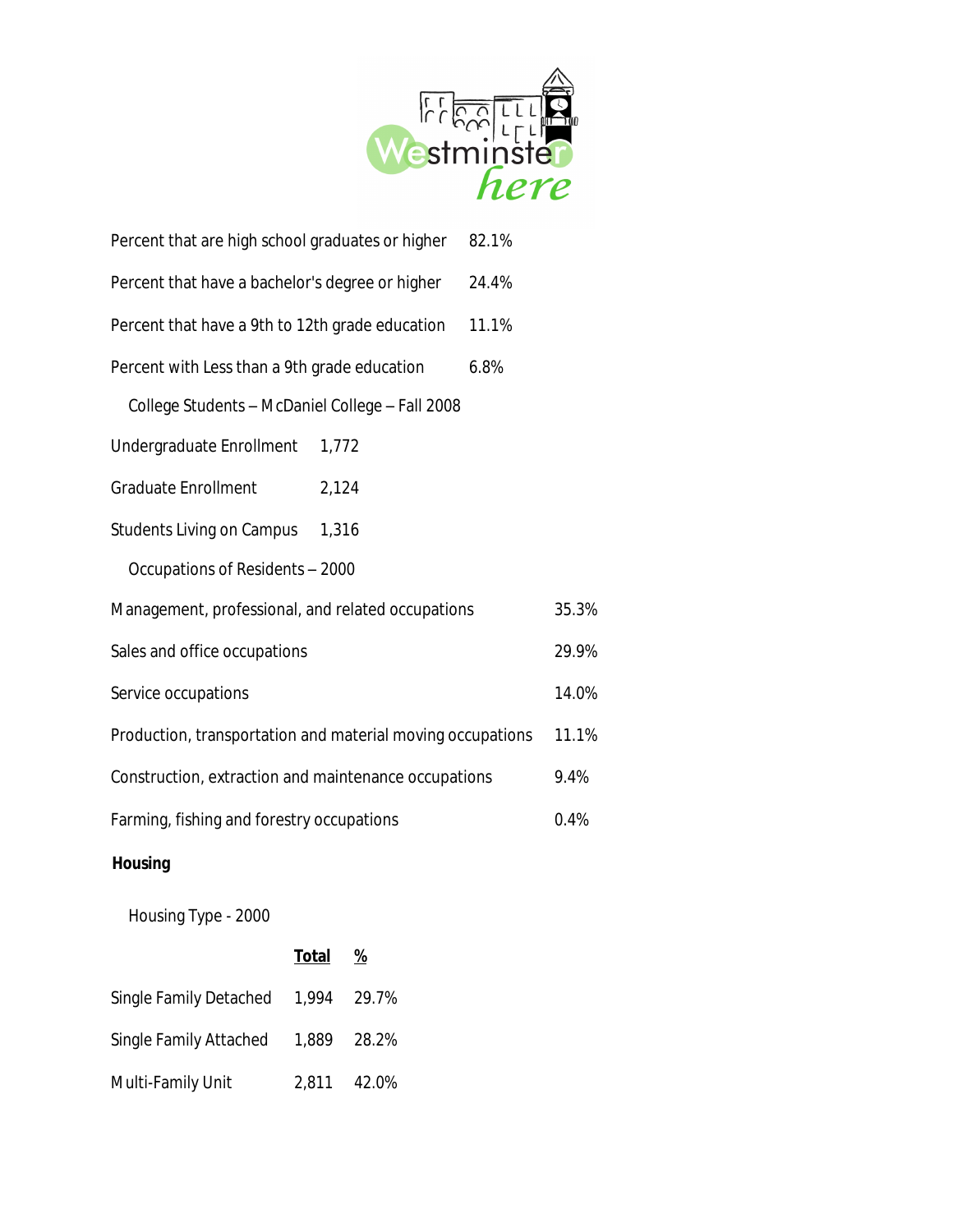

| Mobile Home                   | 10 | 1 <sup>%</sup> |
|-------------------------------|----|----------------|
| Housing Occupancy - 2000      |    |                |
| Owner-occupied housing units  |    | 53.7%          |
| Renter-occupied housing units |    | 46.3%          |

Major Non-Governmental Employers within 3 miles of the City of Westminster - 2010

| Firm                                                                   | <b>Product/Service</b>        | <b>Employment</b> |
|------------------------------------------------------------------------|-------------------------------|-------------------|
| Carroll Hospital Center                                                | <b>Medical Services</b>       | 1,696             |
| Random House                                                           | Book Warehousing/Distribution | 800               |
| <b>English American Tailoring</b>                                      | Men's Clothing                | 385               |
| Knorr Brake                                                            | Railroad Brakes               | 260               |
| Major Non-Governmental Employers within the City of Westminster – 2010 |                               |                   |

| <b>Firm</b>                         | <b>Product/Service</b>     | <b>Employment</b> |
|-------------------------------------|----------------------------|-------------------|
| McDaniel College                    | <b>Higher Education</b>    | 641               |
| Carroll Lutheran Village            | Senior Retirement Facility | 437               |
| <b>General Dynamics Robotics</b>    | Prototyping Engineering    | 350               |
| Charles J. Miller                   | <b>General Contractor</b>  | 245               |
| <b>SH Tevis</b>                     | Oil & related products     | 230               |
| BB&T                                | <b>Banking Services</b>    | 174               |
| <b>PNC Bank</b>                     | <b>Banking Services</b>    | 171               |
| Landmark Community Newspapers of MD | Newspaper Publishing       | 164               |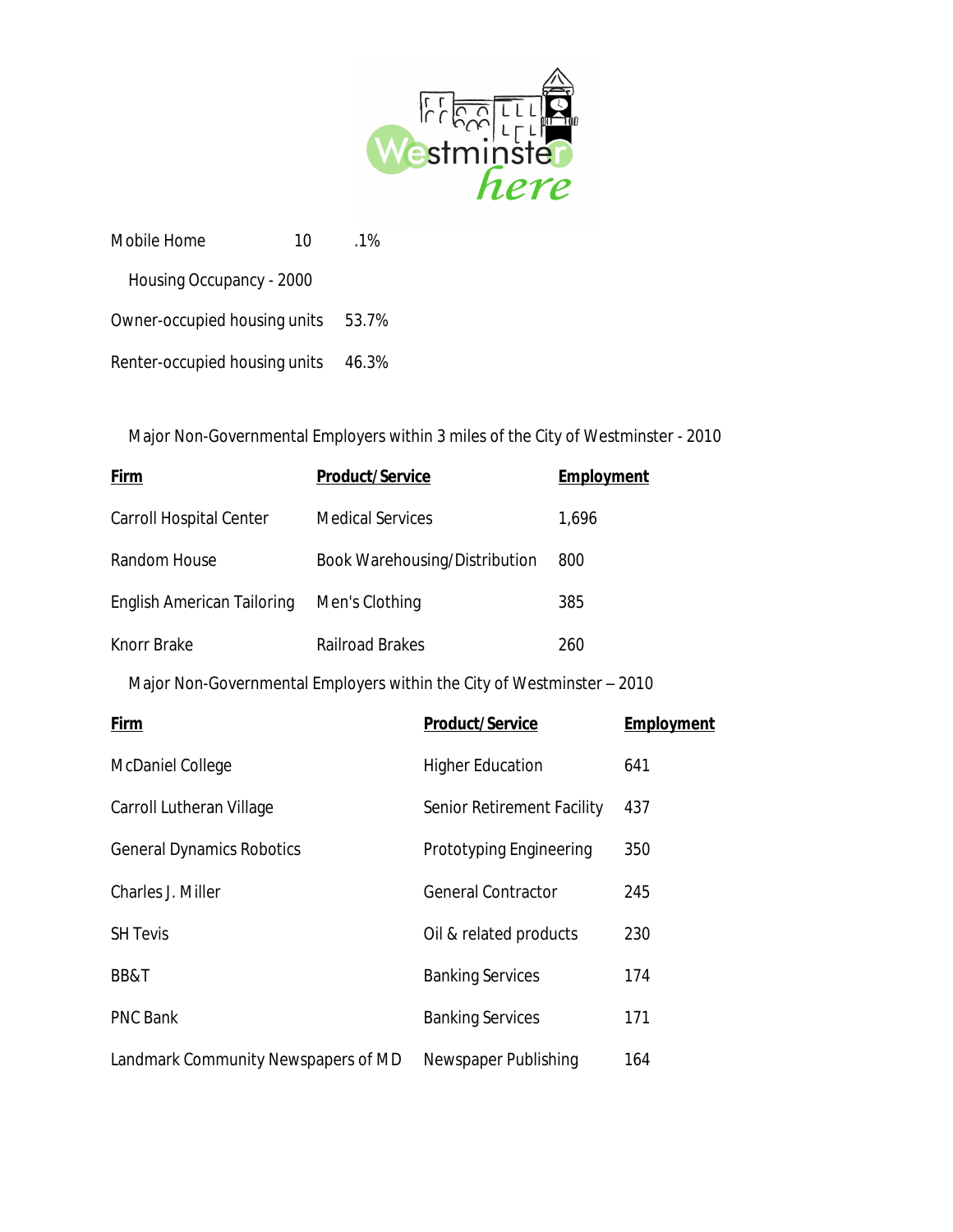

### **Traffic Data**

| Traffic Volumes – 2009 Annual Average Daily Traffic |        |
|-----------------------------------------------------|--------|
| MD140 between Malcolm Drive & MD27                  | 59,170 |
| MD140 between MD27 & Littlestown Pike               | 47,060 |
| Railroad Avenue (MD27) between MD140 & Main Street  | 14,301 |
| Liberty Street (MD27) just west of Main Street      | 9,601  |
| <b>East Main Street</b>                             | 10,380 |
| West Main Street                                    | 18,010 |
| Pennsylvania Avenue                                 | 7,822  |
| <b>Center Street</b>                                | 7,592  |
| John Street between Main Street & Englar Road       | 6,162  |
| <b>East Green Street</b>                            | 5,302  |
| WMC Drive between MD31 and MD140                    |        |
| Driving Distance from Westminster                   |        |
| Baltimore, MD<br>36 miles                           |        |

- Boston, MA 409 miles
- Frederick, MD 31 miles
- Gettysburg, PA 23 miles
- New York, NY 201 miles
- Philadelphia, PA 114 miles